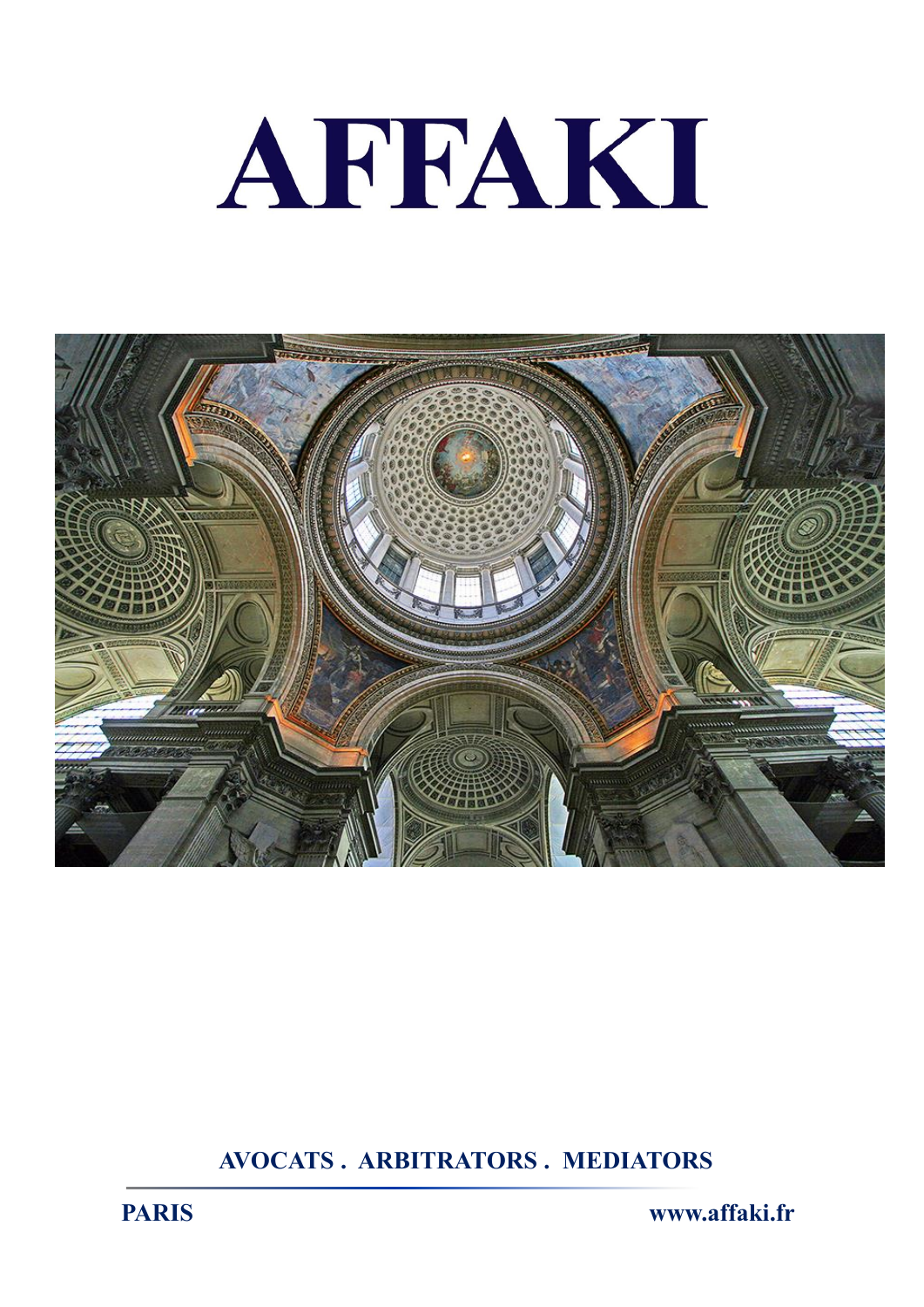# AFFAKI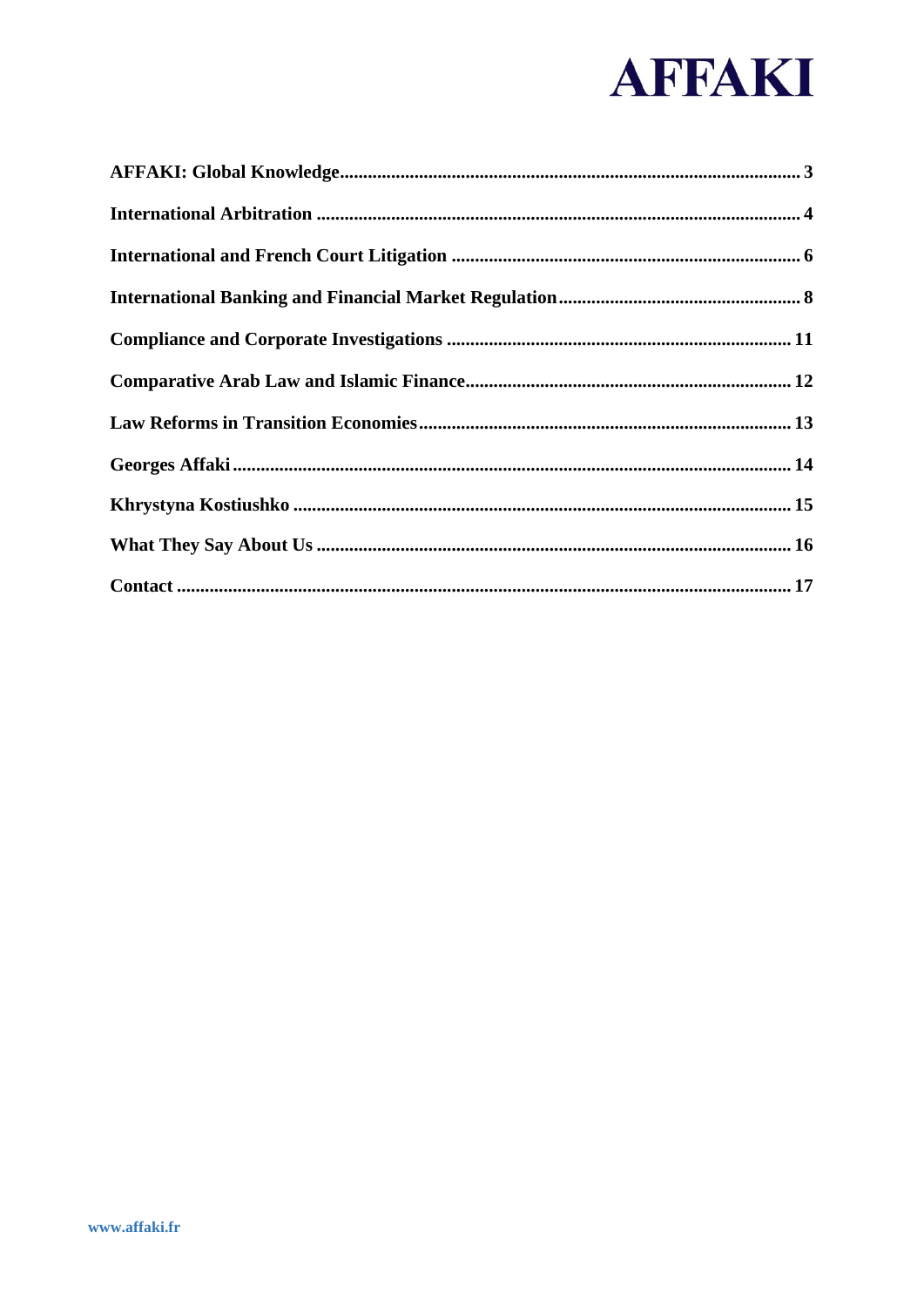

# <span id="page-2-0"></span>**AFFAKI: Global Knowledge**

Specialised in international dispute resolution, banking and finance law and regulation, and law reforms in transition economies, AFFAKI is an international law firm with the know-how and tools to meet its clients' needs.

Combining leading positions in international organisations and academic institutions, Georges Affaki has developed decades' worth of expertise in international commercial, financial, and investment law, as well as dispute resolution. Founding Partner Georges Affaki is admitted to practice as an *avocat* before the Court of Appeal of Paris. Associate Khrystyna Kostiushko is an *avocat* qualified to practice before the Court of Appeal of Paris and the courts of Ukraine.

Reflecting its lawyers' international backgrounds, the firm's professional services are offered in Arabic, English, French, Russian, and Ukrainian. AFFAKI offers advice on civil law, international law, Ukrainian law, and comparative Arab law. Georges Affaki is an empanelled arbitrator with the leading arbitration institutions in Europe, Asia, the MENA region, Oceania, and the Americas.

AFFAKI's clients include international financial institutions, multilateral organisations, and global businesses across five continents, representing every sector of finance, trade, and industry.

AFFAKI shares its culture of excellence with a network of leading independent firms from around the world, with which we work to ensure the highest level of service to our clients for every imaginable cross-border need.

#### **Practices**

- ➢ International Arbitration and Litigation
- $\triangleright$  International Banking and Finance
- ➢ International Contracts
- ➢ International Investment
- ➢ Arab Laws and *Shari'a*
- ➢ Economic Sanctions
- $\triangleright$  Regulatory Investigation
- ➢ Law Reforms in Emerging Markets

#### **Sectors**

- ➢ Commodities
- ➢ Construction
- $\triangleright$  Energy
- ➢ Financial Services
- $\triangleright$  Industry
- ➢ Defence and Military Procurement
- ➢ Telecoms
- ➢ Investment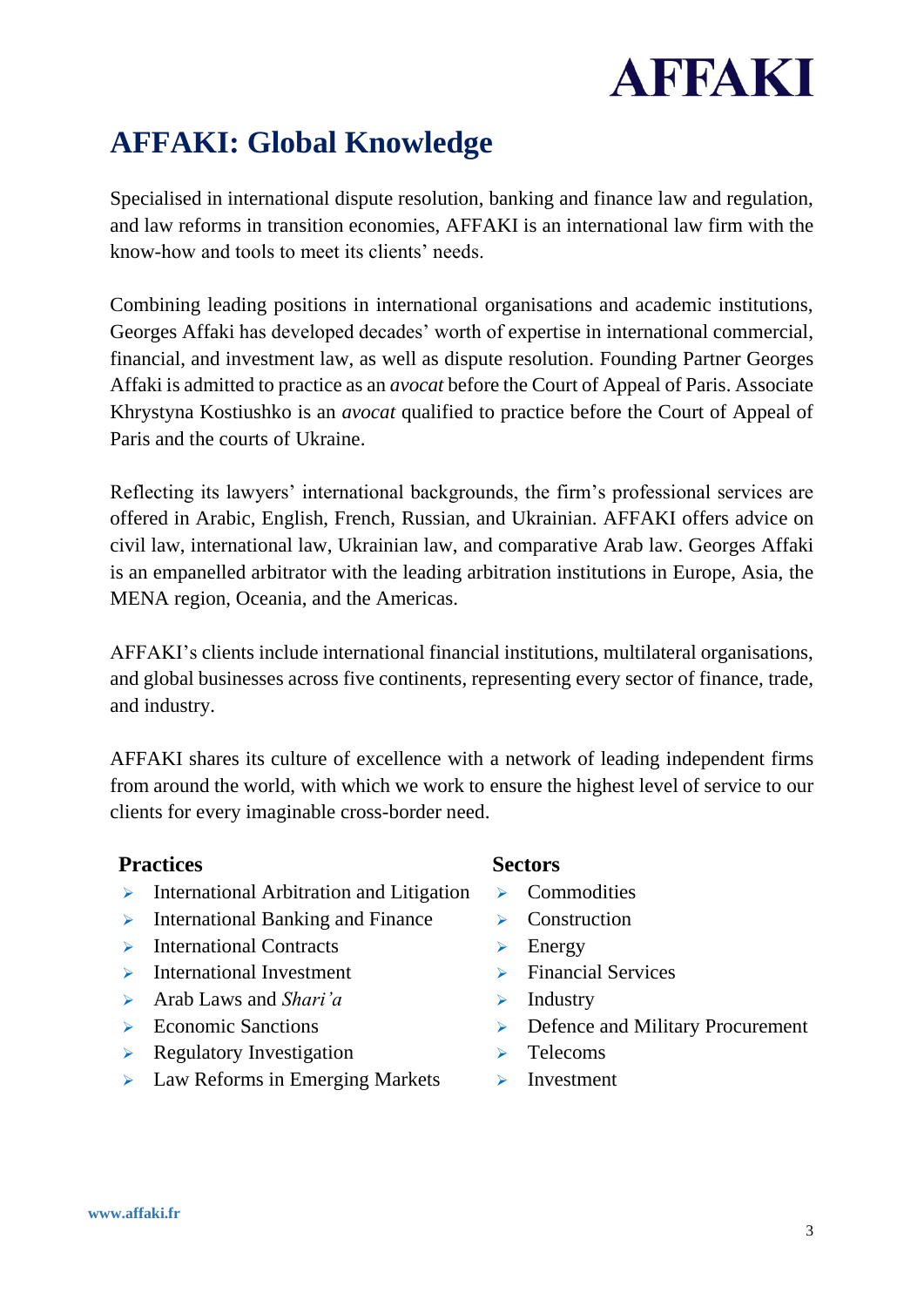# **AFFAKI**

## <span id="page-3-0"></span>**International Arbitration**

### *Rising to Cross-Border Challenges*

With extensive experience in international arbitration cases around the world, AFFAKI represents a high-profile, international client base in arbitral proceedings across five continents in Arabic, English, French, Russian, and Ukrainian.

The Firm's successes are internationally recognised. AFFAKI is listed by *Chambers and Partners* in the Dispute Resolution category, and Georges Affaki is listed amongst the Most in Demand Arbitrators in France. The Firm is also consistently ranked in the *Euromoney Guide to the World's Leading Experts in Commercial Arbitration*, the leading guide to the top practitioners in commercial arbitration.

AFFAKI's experience is broad and deep. The Firm acts in both international treaty and contract-based arbitrations and has dealt with a diversity of matters. Cases taken on by AFFAKI have included those involving long-term energy supply contracts, construction projects, property development, financial services, telecom services, transportation, defence and military procurement, humanitarian relief, distribution and franchising agreements, investments, commodity trading, and joint ventures. The Firm has acted in arbitrations considered under various applicable laws, at a diversity of seats, and administered under a large range of institutional and *ad hoc* rules.

#### **A Snapshot of Our Significant Cases:**

- Setting the strategy and simultaneously leading enforcement actions for an investment arbitration award in an Arab country, resisting a demand for payment of bank guarantees by the respondent before a European Union member state court and, ultimately, brokering a global settlement.
- Successfully arguing the characterisation of a complex, high-value series of bank guarantees as a qualifying investment under the applicable treaty leading to a comprehensive indemnification from the host State in Permanent Court of Arbitration Case 2012/11.
- Advising on an arbitral claim involving non-signatory parties in relation to the recovery of monetary debts arising under a sale of goods contract backed by an Islamic finance *musharakah.*
- Chairing an International Working Group organised under the ICC Arbitration Commission and drafting a comprehensive report on Financial Institutions and International Arbitration.
- Chairing the revision of the P.R.I.M.E. Finance Arbitration Rules.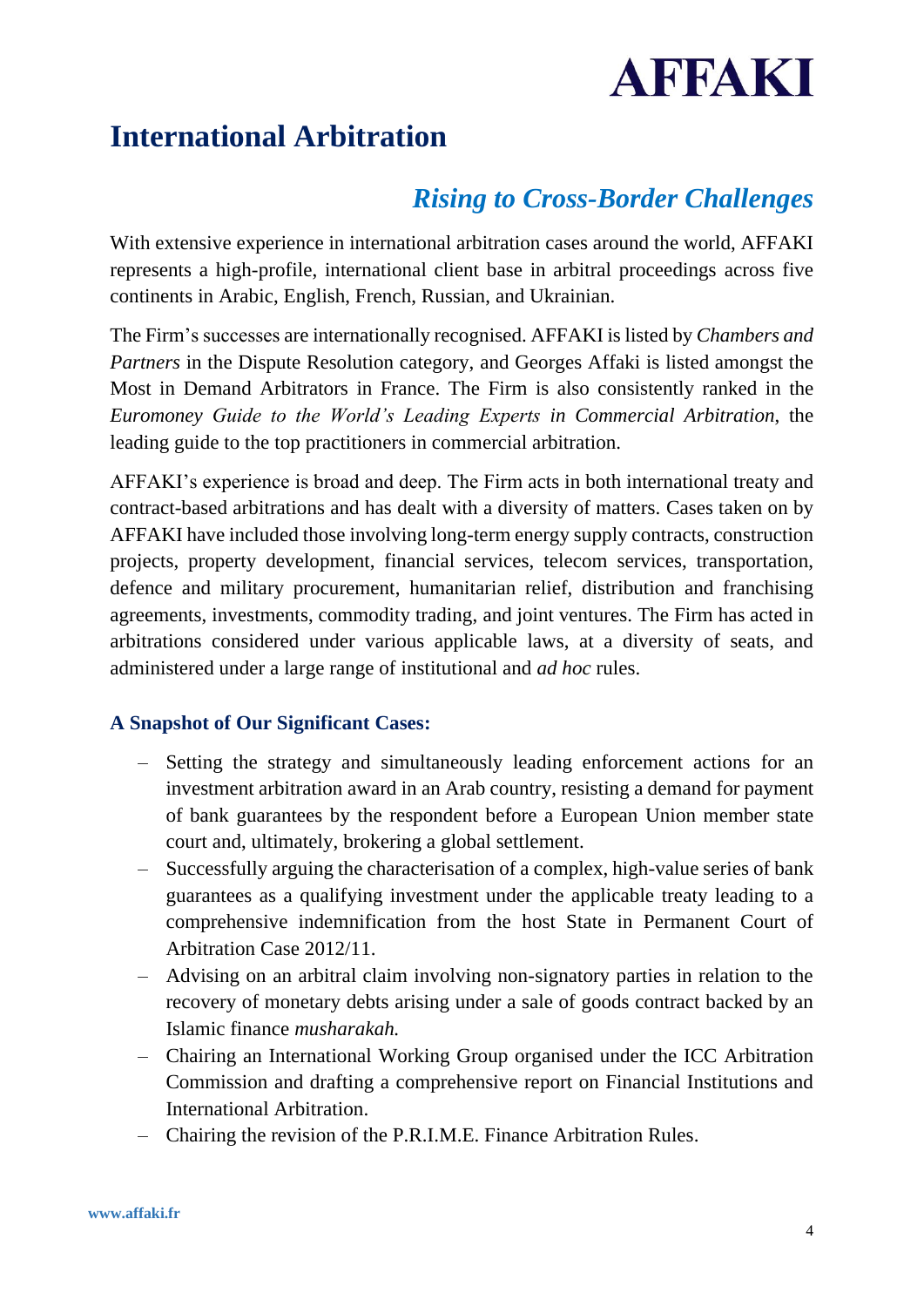

**Georges Affaki is a Chartered Arbitrator, a Fellow of the Chartered Institute of Arbitrators, a member of the Panels of Arbitrators and Conciliators of ICSID, a Board member of the Saudi Center for Commercial Arbitration, and a Board member of the Policy and Procedure panel of ACICA. He served as a member of the ICC International Court of Arbitration for two terms. He has served as chairman, panel member, and sole arbitrator in investment and international commercial arbitral proceedings under the rules of the leading institutions at which he is empanelled:**

- − Abu Dhabi Commercial Conciliation and Arbitration Centre (ADCCAC);
- − ADGM Arbitration Center;
- − Asian International Arbitration Centre (AIAC);
- − Australian Centre for International Commercial Arbitration (ACICA);
- − Bahrain Chamber for Dispute Resolution (BCDR-AAA);
- − Cairo Regional Centre for International Commercial Arbitration (CRCICA);
- − Chartered Institute of Arbitrators (CIArb);
- − DIFC-LCIA Arbitration Centre;
- − Dubai International Arbitration Centre (DIAC);
- − Hong Kong International Arbitration Centre (HKIAC);
- − International Centre for Dispute Resolution (ICDR);
- − International Centre for Settlement of Investment Disputes (ICSID);
- − International Chamber of Commerce (ICC);
- − Japan Commercial Arbitration Association (JCAA) ;
- − Jerusalem Arbitration Centre (JAC);
- − Korean Commercial Arbitration Board (KCAB);
- − Lebanese Arbitration and Mediation Center (LAMC);
- − London Court of International Arbitration (LCIA);
- − Pacific International Arbitration Centre (PIAC);
- − Permanent Court of Arbitration (PCA);
- − P.R.I.M.E. Finance;
- − Russian Arbitration Association (RAA);
- − Saudi Centre for Commercial Arbitration (SCCA);
- − Singapore International Arbitration Centre (SIAC);
- − Tehran Regional Arbitration Centre (TRAC);
- − Thailand Arbitration Centre (THAC);
- − Vienna International Arbitration Centre (VIAC); and
- − World Intellectual Property Organization (WIPO).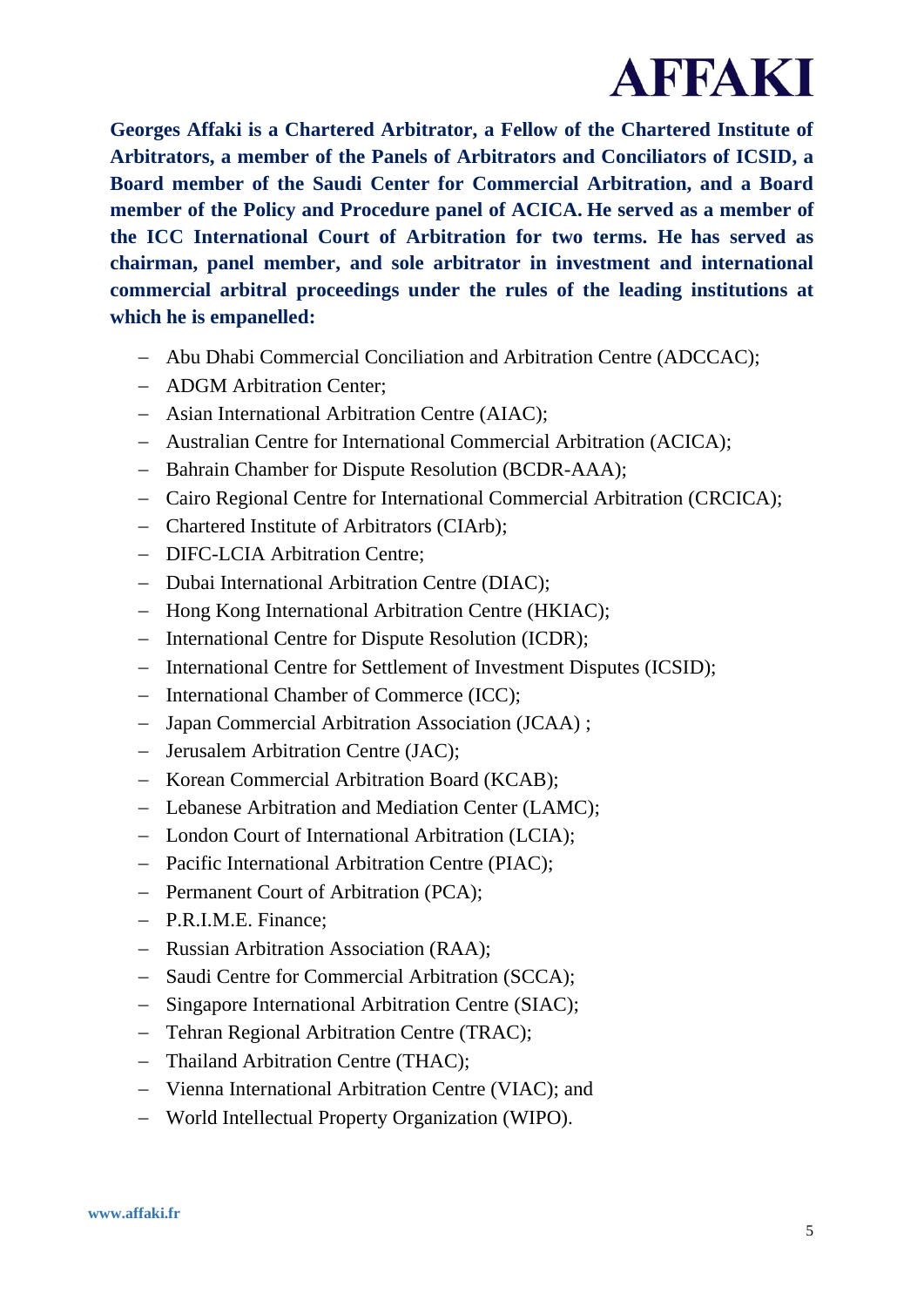

# <span id="page-5-0"></span>**International and French Court Litigation**

### *Your Global Advocates*

Representing its clients before national courts and banking and financial market regulatory authorities, AFFAKI's expertise positions it to confront any type of business dispute. The Firm leads cross-border and complex claims, defences, and enforcement proceedings involving issues such as conflicts of laws, jurisdictional challenges, parallel proceedings, asset tracing, and enforcement actions.

AFFAKI also specialises in providing legal and strategic advice to international corporations in the context of crisis management, international litigation, regulatory actions, and the taking of evidence in cross-border disputes. Numerous senior directors and board members of major corporations have sought AFFAKI's counsel in relation to both corporate and personal liability arising in the course of their employment and the exercise of their fiduciary duties.

The Firm's litigation successes have been recognised by *Legal 500*, which recommends AFFAKI for Commercial Litigation in France, while *Chambers and Partners* lists AFFAKI as a leading French firm in *Dispute Resolution: Litigation*.

#### **A Snapshot of Our Significant Cases:**

- Acting as the global coordinating counsel on behalf of a French engineering firm in the appeal of a judgment rendered by the First Instance Tribunal of Dubai (Commercial Case No. 1637/2019) in a case brought by the employer in relation to the engineer's role in a major development project in Dubai and allegations of corruption by employees of the employer and the contractors. AFFAKI coordinated and directed the litigation strategy in Dubai, including the organisation of the local legal team, advising on all steps of the litigation, and advising on auxiliary proceedings.
- Leading an international counsel team composed of three law firms in the PRC and France in the retrial of an international precedent-setting banking case before the Supreme People's Court of the People's Republic of China under Article 200 of the Civil Procedure Law [(2020) Zui Gao Fa Min Shen No. 6932 and (2020) Zui Gao Fa Min Shen No. 6923].
- Leading an international counsel team composed of three law firms in France, Italy, and the U.K. in successfully arguing the lack of jurisdiction of local courts in Italy regarding a provisional injunction over high value counter-guarantees, while simultaneously asserting *lis pendens* before English courts on the merits under article 29 of the Brussels 1 Regulation (recast). The dismissal of an injunction with prejudice and an award of costs were obtained [Tribunale Civile, N.R.G. 2016/39181].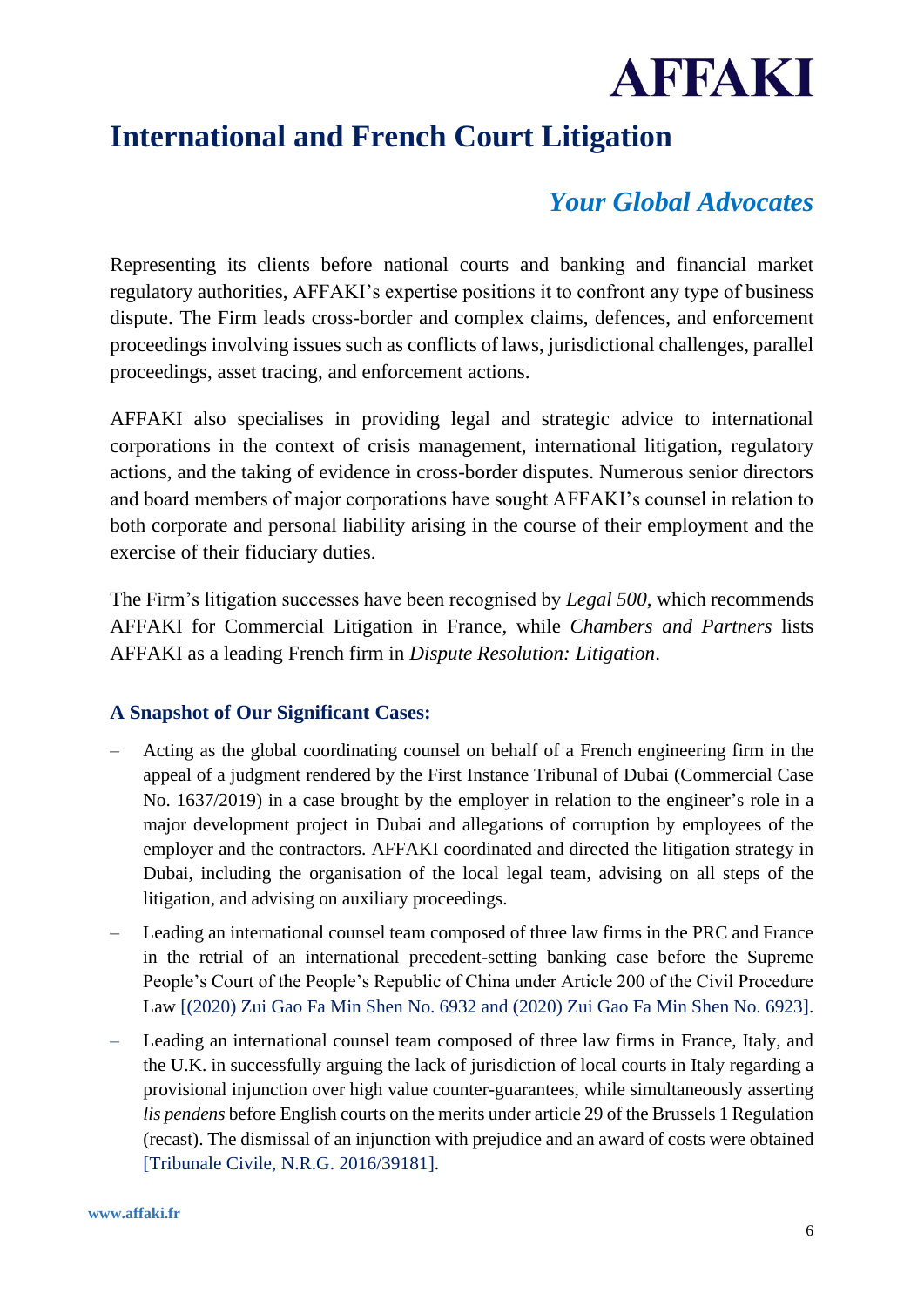

- − Acting as French law Counsel on French and European financial regulation on behalf of the Libyan Investment Authority (LIA) in relation to a US\$ 2.1 billion claim [High Court of Justice, Queen's Bench Division, Commercial Court, Claim No. 2014 Folio 260] (listed in *The Lawyer's Top 20 Cases in 2017*).
- Successfully arguing a motion to dismiss before French courts in relation to a bank fraud case, on the basis of the E.U. Regulation on Jurisdiction and obtaining damages for abusive proceedings [Tribunal de Commerce de Nanterre, Aff. 2015F00183].
- Representing an international bank against a French bank before the Paris Court of Appeal in relation to a liability claim under financial instruments impacted by E.U. Sanctions Regulations [Appeal No. 17/26558].
- Acting as lead counsel, devising the strategy and coordinating the work of local counsel in Ukraine, Austria, the U.S., and Belgium in relation to the recovery of a monetary debt arising in the matter of a fraudulent transaction, involving conflicting arbitration and litigation jurisdictions, regulatory, criminal, and civil proceedings before multiple jurisdictions, both *ex parte* and on the merits [Antwerp Court, A/14/11063].
- Acting as lead counsel in the matter of a wrongful dishonour of an interbank reimbursement agreement in relation to a multi-million-euro documentary credit subject to UCP 600, involving multiple summary judgement, trial, and regulatory proceedings in Algeria [*KBC v/ Natixis*, Algiers (Harrache), 15/06766].
- Acting as international banking law and practice expert in support of counsel work in the matter of the global enforcement of multiple bank guarantees and counter-guarantees before various jurisdictions in the Middle East and North Africa.
- As in-house counsel, overseeing and coordinating over a period of five years a major international bank's response to multiple investigations commenced by national regulators, law enforcement authorities and congressional committees in the United States and Europe in relation to the bank's compliance with economic sanctions regulations. The case involved the coordination of simultaneous investigations and enforcement actions in the U.S., France, Italy, the U.K., Switzerland, Singapore, and Dubai and the management of a global budget of over EUR 150 million. The case ended with a settlement of US\$ 9 billion and no indictment.

#### **Other Litigation-related Activities include:**

– Acting as Rapporteur on International Law Association Resolution No. 3/2012 on "*Principles of Jurisdiction over Foreign Bank Branches in the Matter of Extraterritorial Attachment and Turnover*." The resolution was sponsored by the Committee on International Monetary Law (Mocomila) and unanimously adopted at the 75th Conference of the International Law Association held in Sofia, Bulgaria.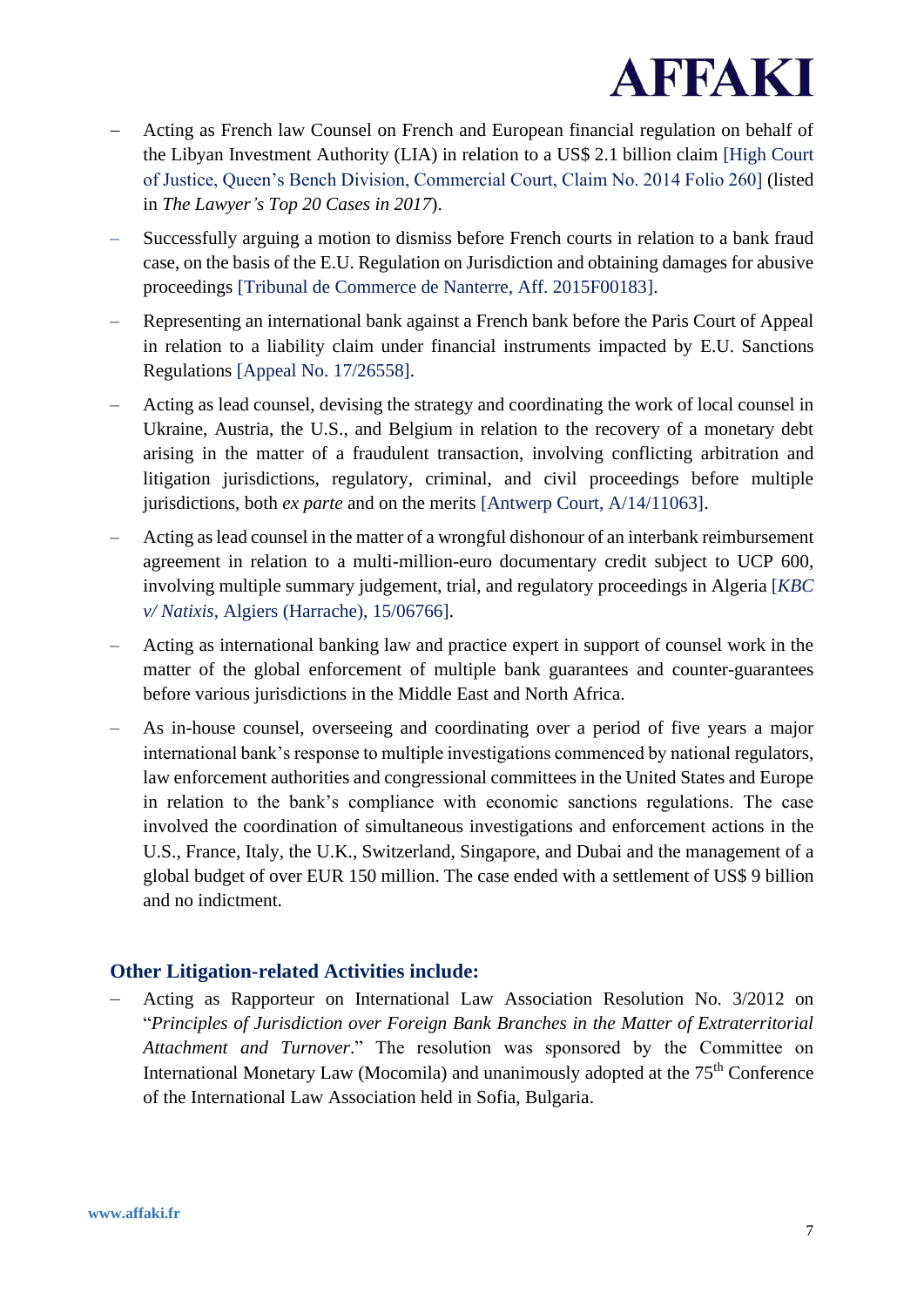

# <span id="page-7-0"></span>**International Banking and Financial Market Regulation**

### *Making the Grade in Global Banking*

With the Firm's broad experience, spanning in-house legal responsibilities and external counsel regulatory advice and litigation support, combined with leading positions in international organisations active in rulemaking and standard setting for banks, AFFAKI provides its clients with comprehensive legal services in global banking and finance. AFFAKI's advice addresses the needs of financial institutions and their clients in French, European, and international banking and financial regulation, and includes legal services at every stage of a financing transaction or project: from the key structuring stage to the perfection of the security package, along with any recovery and enforcement action required.

AFFAKI's reputation for excellence in international banking and finance has led *Chambers and Partners* to list AFFAKI as a top Banking & Finance: Financial Service Regulation firm in France.

#### **Key areas of AFFAKI's expertise:**

#### *International, European, and French Bank Regulation*

AFFAKI specialises in advising financial institutions and multinational companies on international, European, and French bank regulatory matters. The Firm's expertise includes new activity and product licensing, regulatory requirements in the wake of Brexit, compliance with economic sanctions and anti-money laundering regulations, and representing its clients in regulatory audit and disciplinary proceedings before the French *Autorité des marchés financiers* and the *Autorité de contrôle prudentiel et de résolution*.

Georges Affaki also contributes to global banking and financial policy and rulemaking. He is a founding member of the ICC Financial Crime Risk and Policy Group and, as Chairman of the Legal Committee of ICC Banking Commission, has led the organisation's global effort to issuing market standards on Sanction Clauses in Trade Finance Instruments, the Bank Recovery and Resolution Directive, and the Capital Requirement Regulation (CRR/CRD IV).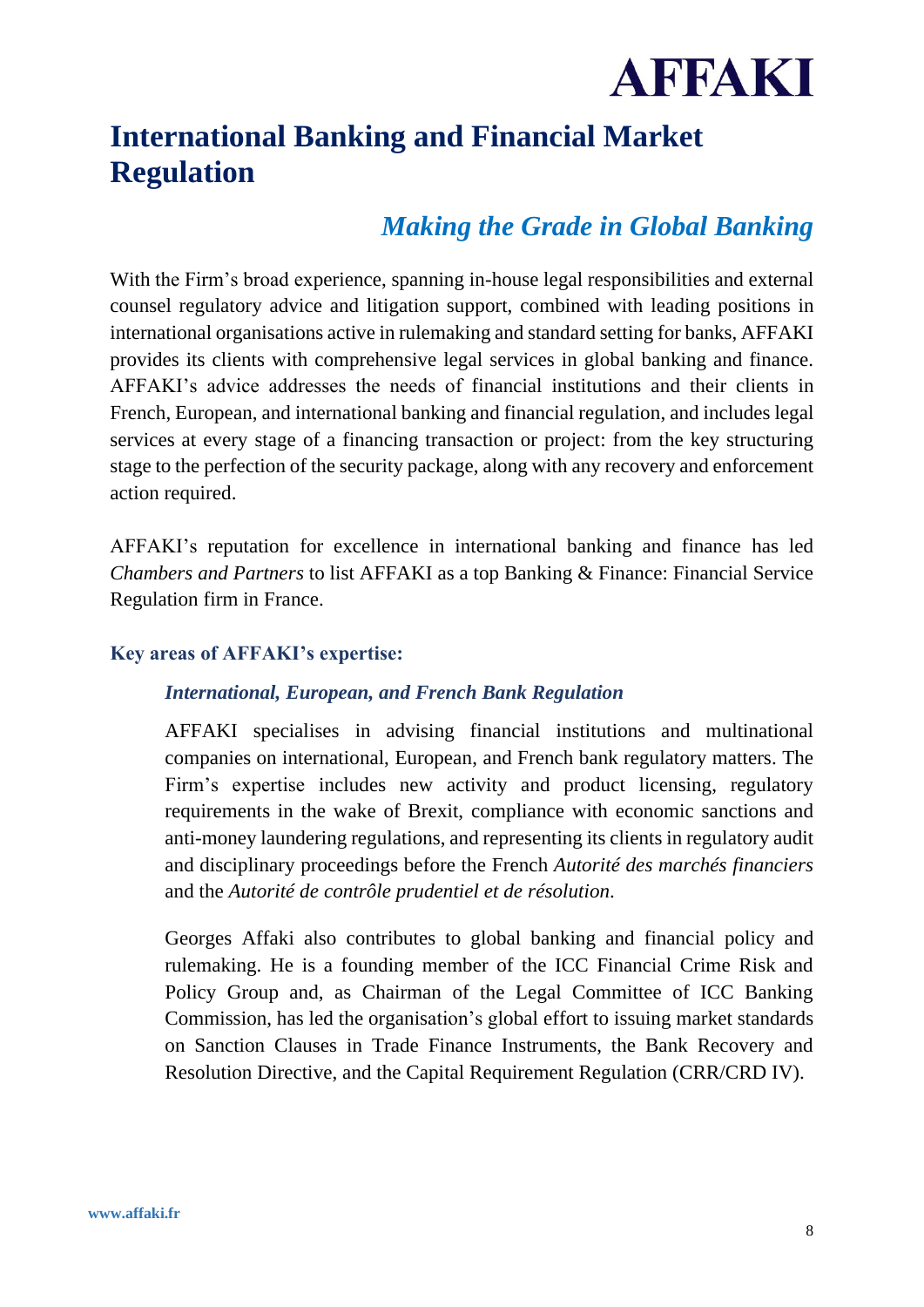

#### *Bank Restructuring, Internal Control, and Legal Department Organisation*

AFFAKI has considerable experience in preventing and resolving difficulties encountered by multinational companies and financial institutions. Having helmed the legal department of a major international financial institution, Georges Affaki is in a unique position to advise on corporate restructuring and legal risk control as part of both permanent and periodic internal control regulatory requirements.

#### *International Secured Lending*

With Professor Affaki's academic and professional experience in international banking and finance, AFFAKI is highly experienced in structuring complex, cross-border secured financing in civil law, common law, and Islamic legal systems. Georges Affaki has drafted domestic legislation for several countries in relation to secured transactions and guarantees, as well as globally accepted rules in relation to demand guarantees, documentary credits, standby letters of credit, and trade finance dispute resolution for a number of international institutions.

#### *Project, Trade, and Commodity Finance*

AFFAKI has widely acknowledged expertise in project, trade, and commodity financing, advising banking institutions and companies around the world on secured financing in emerging markets, involving structuring countertrade, borrowing bases, warehouse financing, pre-payment, pre-financing, and deferred payment secured financing structures and associated letters of credit, guarantees, and other cross-border trade finance instruments. In addition, Georges Affaki has led or participated in trade finance-related standard-setting, including URDG 758, UCP 600, and the UNCITRAL Model Law on Secured Transactions. His advice is sought by banking institutions, businesses, lawmakers, and regulators worldwide.

#### **Representative Experience:**

- − Representing a leading international financial institution in relation to a dispute with a European exporter under a series of high value, complex bank undertakings as concerns the application of European financial sanctions regulations, conflict of laws, and a large spectrum of disputed contractual issues.
- − Representing a foreign bank in a regulatory audit by the ACPR under French banking regulations in relation to internal controls, involving extensive coordination with the bank supervisor regulatory audit unit, filing multiple submissions on behalf of the examined bank, and overseeing the bank's response to the audit report and the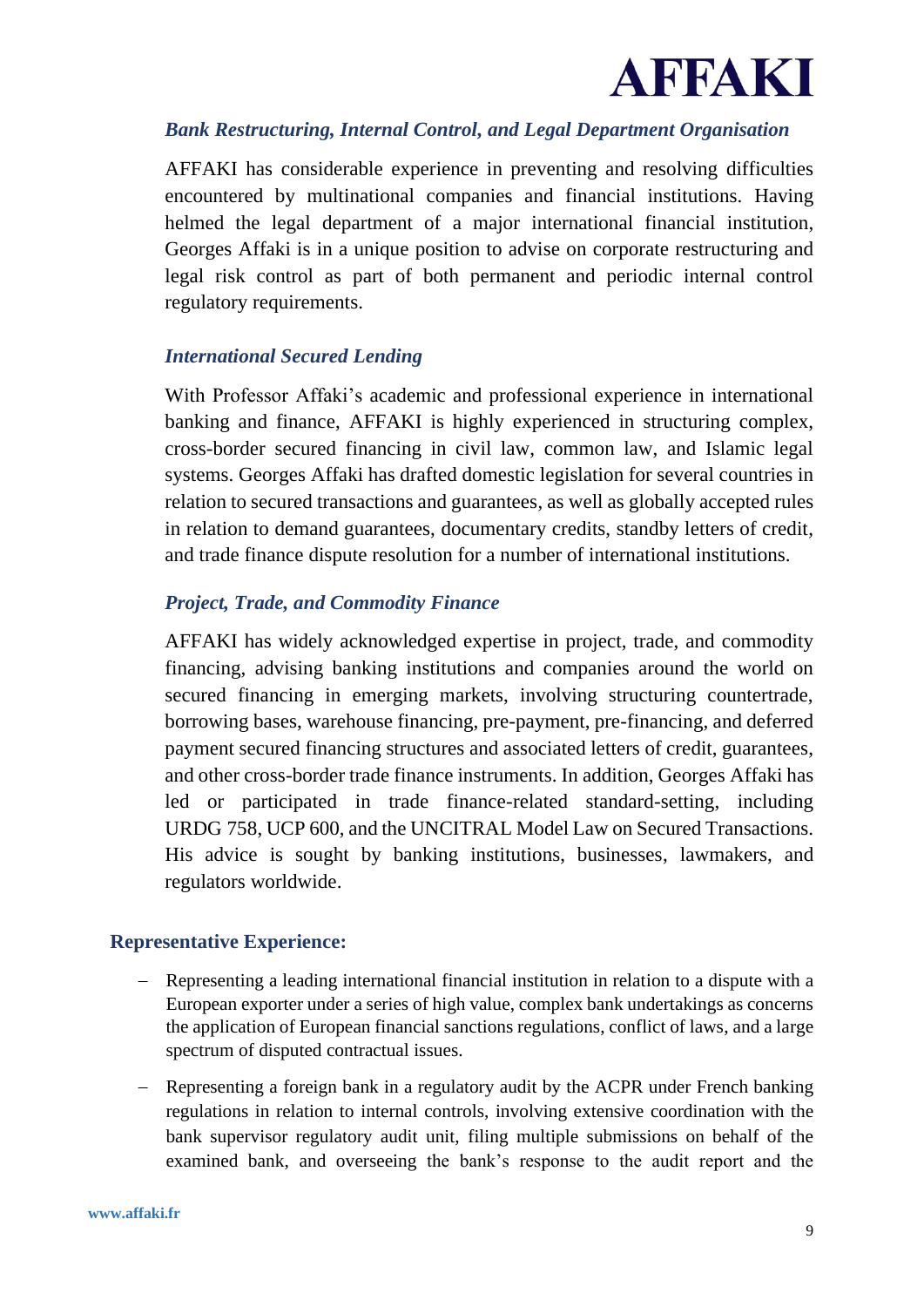

implementation of its findings. The supervisor assessed no sanction against the bank at the end of the proceedings.

- − Representing a leading foreign bank in the bank regulatory aspects of a criminal investigation in France, involving the filing of memoranda and successfully arguing before the French bank regulator on the application of a multilateral legal assistance treaty.
- − Advising a foreign bank on the legal effect of sovereign debt rescheduling on bank financing, including cases of national debt moratoria and IMF-approved currency and capital control.
- − As Chair of the ICC Banking Commission Legal Committee, leading group works on the Capital Requirements Regulation and Directive – CRR/CRD IV. This included a particular focus on credit mitigation techniques under article 194 of Regulation (EU) No 575/2013 (CRR), as well as on the E.U. Bank Recovery and Resolution Directive (BRRD) including contractual bail-in recognition in certain credit agreements pursuant to article 55.
- − Advising an international bank on the application of E.U. sanctions regulations in relation to a complex set of counter-guarantees governed by different national laws.
- − Advising an online gold bullion exchange on complex bank and financial market licensing regulation and disclosure requirements in relation to anti-money laundering laws.
- − Representing a major bank in a regulatory audit by the ACPR under French banking regulation No. 97-02 on Internal Control, involving extensive coordination with the bank supervisor regulatory audit unit, multiple submissions on behalf of the examined bank and overseeing the bank's response to the audit report and the implementation of its findings. The supervisor assessed no sanction against the bank at the end of the proceedings.
- − Drafting and implementing a comprehensive secured financing set of terms and conditions for an international bank in relation to its commodity and trade financing operations.
- − Advising and issuing regulatory opinions on the risk treatment of credit mitigation techniques under article 194 of Regulation (EU) No. 575/2013 (CRR).
- − Advising an international bank on the structuring and the drafting of payment undertakings in relation to a series of complex refinancings of commodity-related documentary credits.
- − Advising on the structuring of off-balance sheet financial undertakings to meet eligibility requirements to benefit from the protection of investment treaties.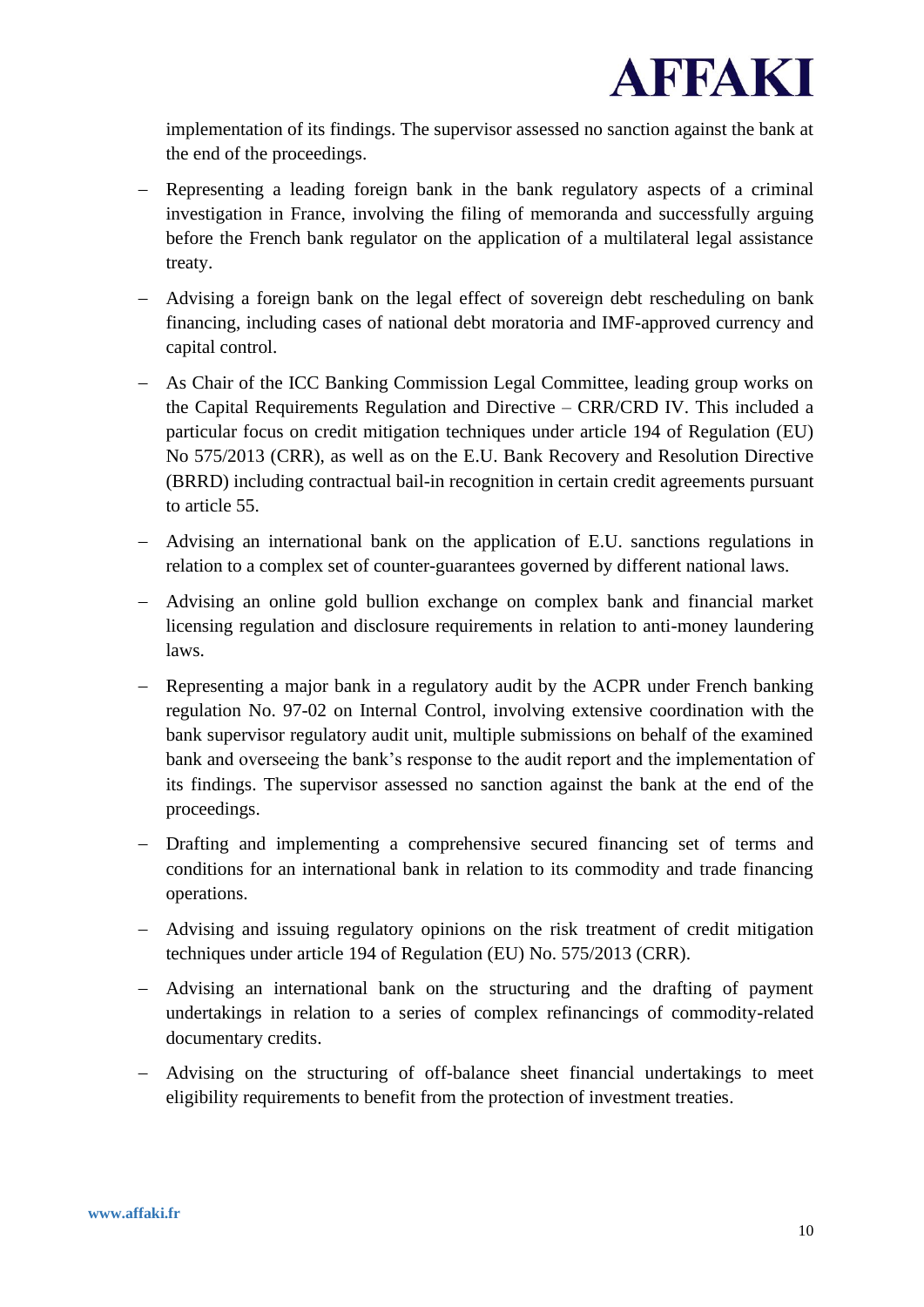

# <span id="page-10-0"></span>**Compliance and Corporate Investigations**

### *Looking Out for You in a Complex Regulatory Environment*

Advising financial institutions and international companies on compliance matters, AFFAKI counsels on French, European, and international bribery, economic sanctions, and market conduct compliance standards and can guide its clients through any investigation or enforcement action.

The Firm's experience spans both in-house and external counsel roles, allowing us to confidently lead complex compliance investigation and get our clients through enforcement proceedings. Our professional services comprise the establishment and direction of multidisciplinary in-house, external counsel, and consultant teams in charge of conducting internal investigations, voluntary disclosures, and the management of parallel international proceedings.

We offer our clients a full suite of advice on cross-border economic sanctions, knowyour-customer diligence rules, blocking statutes, and data protection requirements on a global scale.

#### **Representative Experience:**

- − Advising the French branch of a foreign bank in the matter of complex criminal proceedings, opposing a French criminal court-issued subpoena seeking to obtain protected data held abroad, and successfully arguing the case for an international voluntary initiative leading to the obtainment of the sought data through the application of a bilateral mutual legal assistance treaty.
- − Coordinating and running an internal investigation in several affiliates of a leading financial institution in relation to alleged breaches of US economic sanction regulations, leading to a global settlement agreement and a deferred prosecution agreement.
- − Regularly advising financial institutions, trading firms, and industrial companies on E.U. and international sanctions-related issues, including establishing and auditing global compliance systems.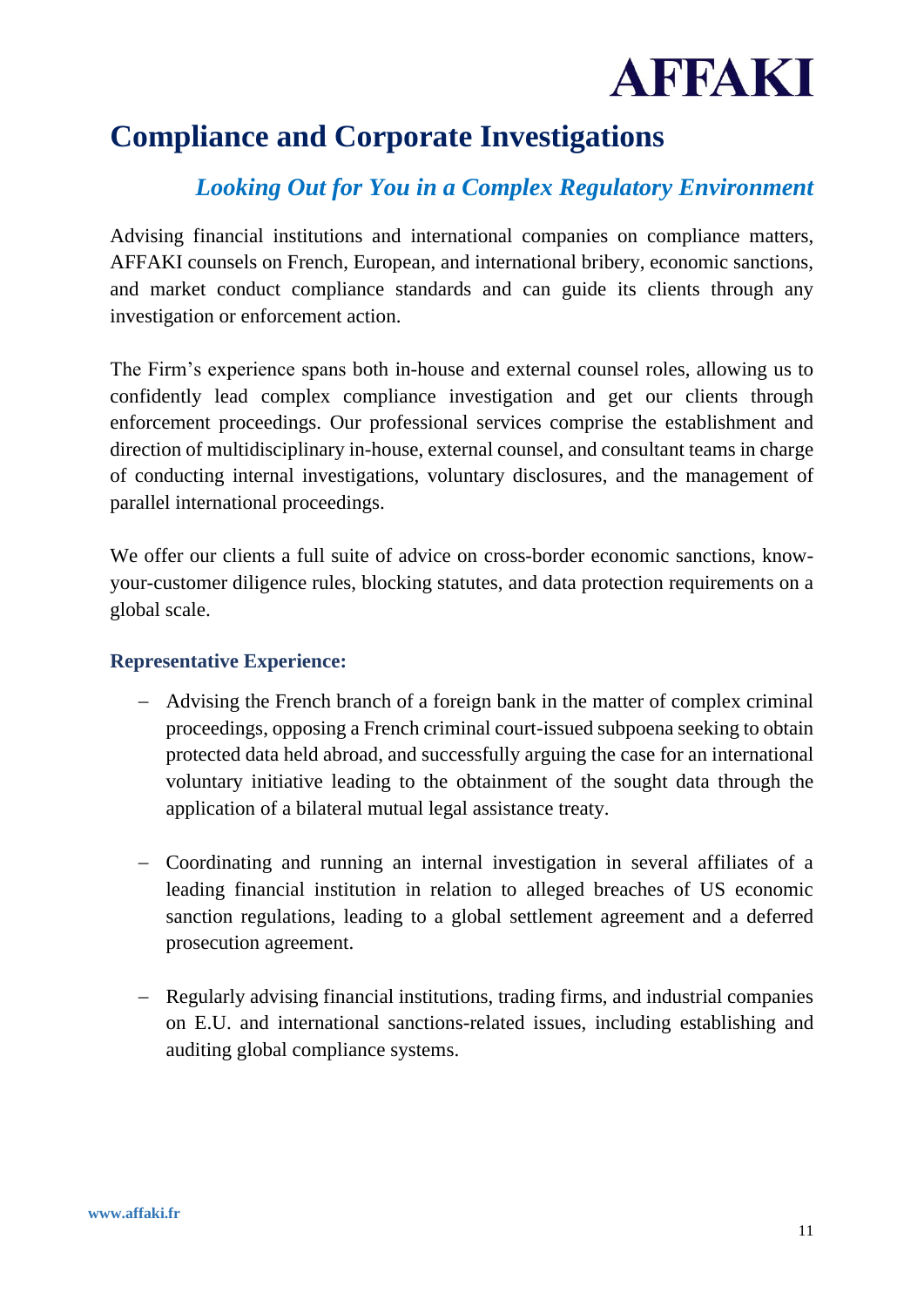

## <span id="page-11-0"></span>**Comparative Arab Law and Islamic Finance**

### *Bridging the Cultural Divide*

True to its international reputation, AFFAKI's client bases span across the globe. The Firm's cultural and linguistic capacities have led it to be particularly trusted by clients dealing with the Arab world, who benefit not only from AFFAKI's expertise but also that of the Firm's network of trusted legal counsel throughout the MENA region. Through years of experience, AFFAKI has an intimate understanding of the business and legal environment in which its clients operate, ensuring that clients receive full professional services that cover all of their needs in relation to their projects involving the Arab world and Islamic finance.

To that end, AFFAKI offers full legal services in Arabic, English, and French, including negotiation, advocacy, drafting, and implementing transactional documents. The team is intimately familiar with and has substantial experience advising on Arab law matters and, where relevant, their *Shari'a* sources.

AFFAKI's experience is multiplied by the Firm's sophisticated network of correspondent law firms, which includes some of the leading independent firms in the Arab world.

With respect to Islamic law and finance, Georges Affaki has a comprehensive understanding and unrivalled expertise in France in advising and structuring complex Islamic finance transactions on behalf of both French and international clients.

AFFAKI aims to develop and foster new and innovative products for the Islamic finance industry. Our experience with and knowledge of *Shari'a-*compliant products and documentation is truly second to none. Georges Affaki's experience includes:

- − The chairmanship of the Working Group on Applicable Law and Dispute Resolution in Islamic Finance at Paris EUROPLACE, resulting in a report presented to the French Government, also translated into Arabic and English.
- − Lecturing on Islamic finance at Université Paris Dauphine and regularly speaking at international conferences and seminars on Islamic finance. His research papers are regularly published in leading publications.
- − Sitting as arbitrator in multiple, high-value, institutional and *ad hoc* proceedings under *Shari'a* as applicable law on the merits or procedure and appearing as an expert on Islamic law before several international arbitral tribunals.
- − Advising on complex Islamic finance transactions, including the identification of appropriate contracts in *fiqh* and their adaptation into other legal systems.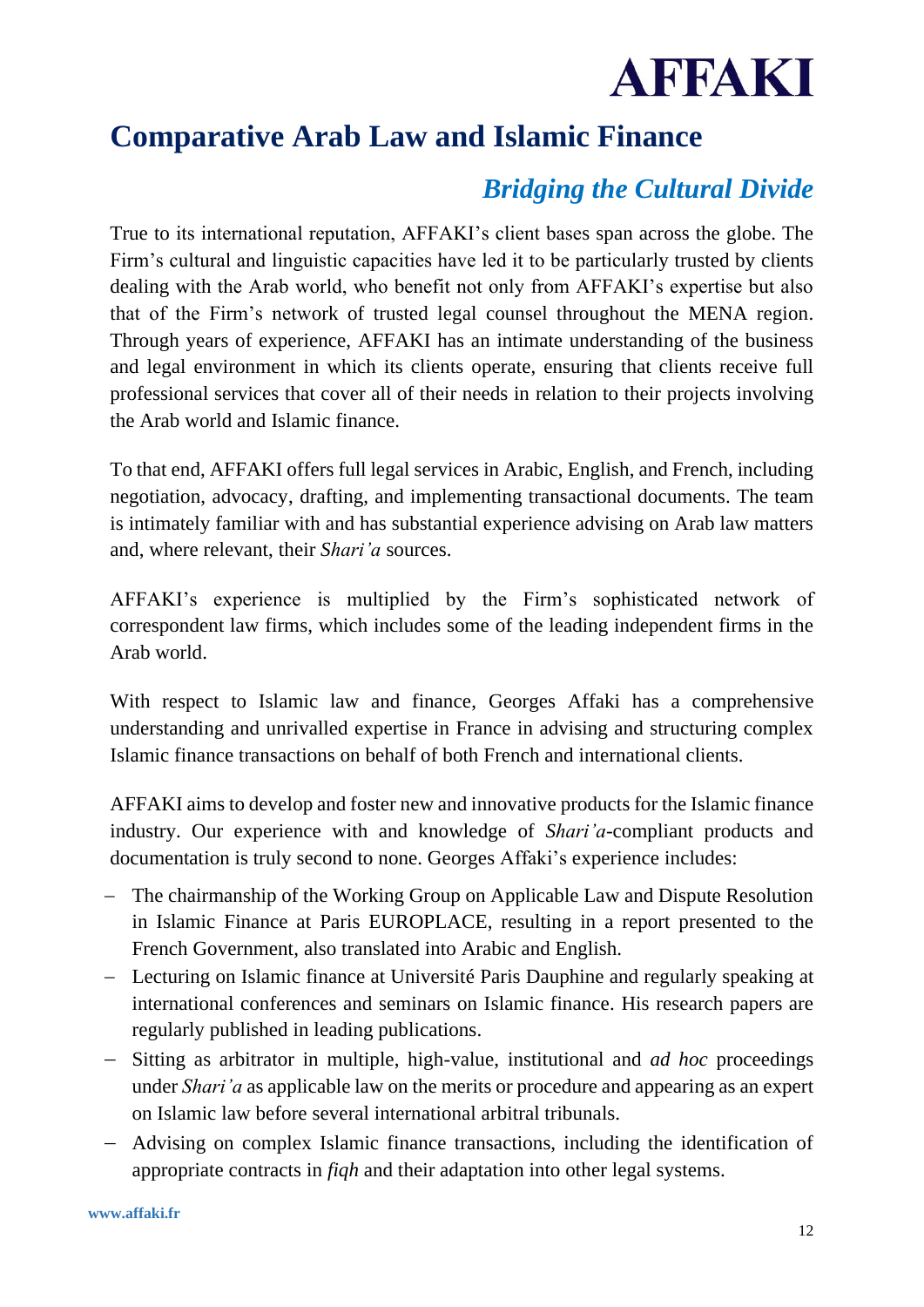

### <span id="page-12-0"></span>**Law Reforms in Transition Economies**

### *Embracing Modernity, Respecting Tradition*

Combining decades of experience as a professor of international and comparative law and international arbitration, as well as corporate counsel, Georges Affaki has led numerous international law reforms projects. He has led rule-drafting projects that resulted in globally accepted standards in the relevant sectors. The rules he has drafted are now used in trade and secured finance both in the developed and developing world. The international background of AFFAKI's team allows it to bridge cultural and legal gaps, with a particular focus on the MENA region.

Both in his academic research and his professional practice, Georges Affaki has acted as an arbitrator, expert, and counsel in disputes arising out of sovereign debt rescheduling and international debt recovery by investment funds. As a result of this work, he is considered a leading expert in advising sovereign States and creditors on such complex proceedings.

#### **Representative missions include:**

- As a consultant to the World Bank's International Finance Corporation (IFC), conducting an independent assessment of the secured transaction law reform project in Morocco, involving the analysis of the existing legislative system, its benchmarking against international standards, multiple meetings with the local and the international stakeholders, and issuing a final neutral opinion.
- As a consultant to the World Bank's Foreign Investment Advisory Services (FIAS), advising on the drafting and the enactment of the OHADA Uniform Act on Secured Transactions (adopted 15 December 2010 in Lomé).
- As a member of the UNCITRAL Working Group VI, co-drafting the Model Law on Secured Transactions.
- As the Chair of the ICC Task Force on Guarantees, chairing the drafting group for the Uniform Rules for Demand Guarantees (URDG), which are universally applied today.
- As a consultant to the International Trade Centre (WTO/UNCTAD), drafting a report on access to credit in transition economies and a report on trade finance (awarded the European Prize for Interdisciplinary Research).
- Acting under numerous other academic assignments, leading to the proposal of legislative reforms on civil transactions, commercial banking, and arbitration in various jurisdictions.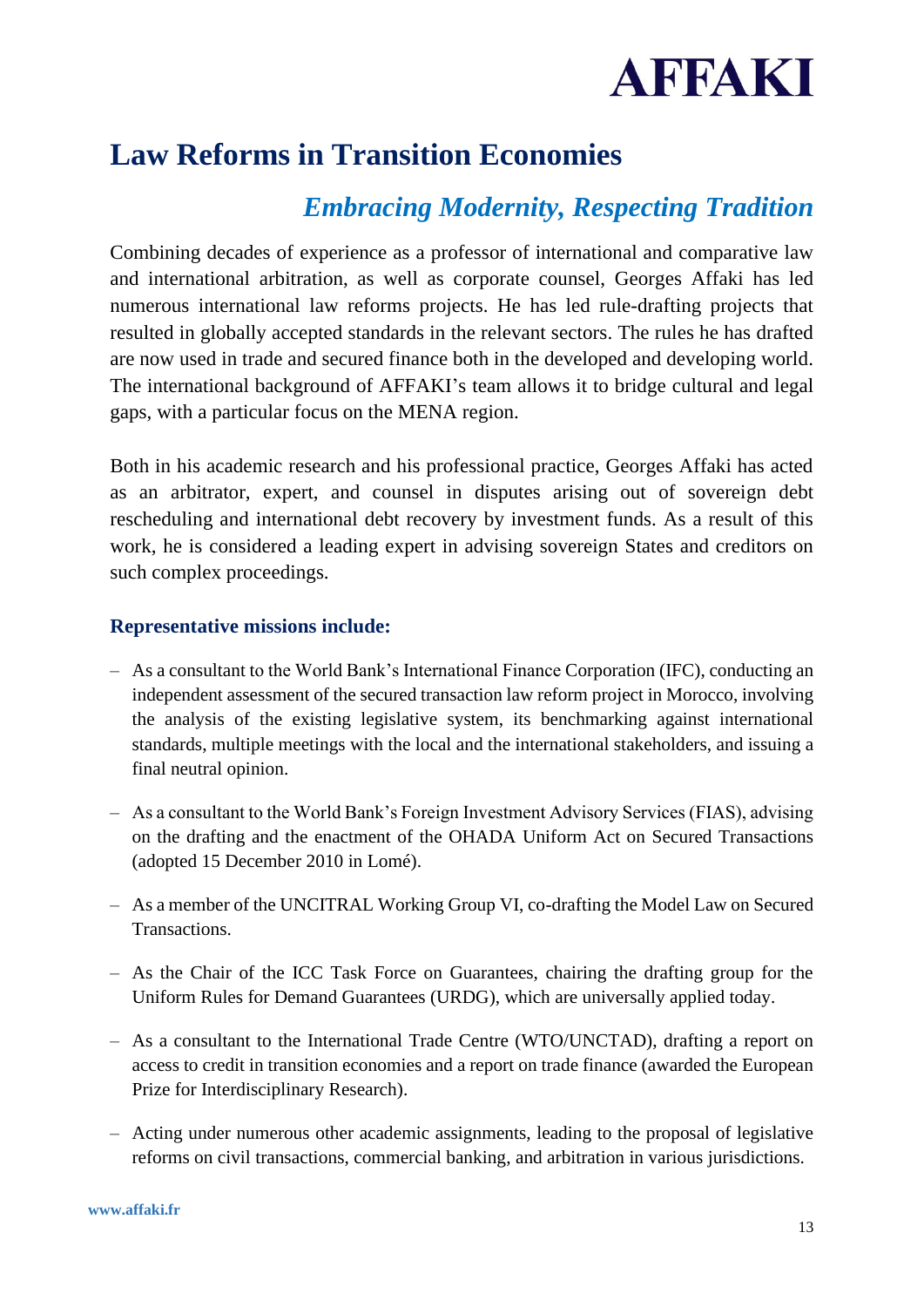



<span id="page-13-0"></span>**Georges Affaki Partner, Avocat à la Cour 10 avenue Hoche 75008 Paris T. +33 1 55 73 74 78 georges.affaki@affaki.fr**



Georges Affaki is a professor of law at the Université de Paris II and an *avocat* admitted to practice before the Court of Appeal of Paris. He is a Chartered Arbitrator, a member of the ICSID Panels of Arbitrators and Mediators, and has served for two terms as a member of the ICC International Court of Arbitration. He serves as chairman, panel member and sole arbitrator in investment and in international commercial arbitral proceedings under the rules of leading arbitral institutions.

He is a Fellow of the Chartered Institute of Arbitrators and a Fellow and a Policy and Procedure Board member of the Australian Centre for International Commercial Arbitration (ACICA). He is consistently ranked by *Euromoney* in the Guide to the World's Leading Experts in Commercial Arbitration and is listed by *Chambers and Partners* as amongst France's Most in Demand Arbitrators and for his expertise in financial regulation and in litigation.

He is the Chairman of ICC France Banking Commission and chairs the Legal Committee of the ICC Banking Commission, which he founded. He is a member of the Board of Governors of the UNIDROIT Foundation and a Council member of the ICC Institute. He has led or participated in several law reforms in transition economies.

Georges Affaki chairs the revision of the P.R.I.M.E. Finance Arbitration Rules and has co-chaired the ICC Task Force on Financial Institutions and International Arbitration. He also chaired the French Arbitration Committee working group on Arbitration in Banking and Financial Matters. He acted as Rapporteur in relation to the International Law Association Resolution on international jurisdiction over foreign bank branches, and chaired a Paris EUROPLACE working group on Islamic Finance.

He is the author or editor of several books and over 80 articles and case notes on international arbitration and litigation, international banking, economic sanctions, cross-border insolvency, and Islamic finance.

He is fluent in Arabic, English, and French. In 2019, he was appointed Foreign Trade Counselor of France by Ministerial Decree, in recognition of his expertise in international trade and dispute resolution.

He holds trustee positions in many non-profit organisations and is actively engaged in community projects. He was awarded the European Prize for Interdisciplinary Research.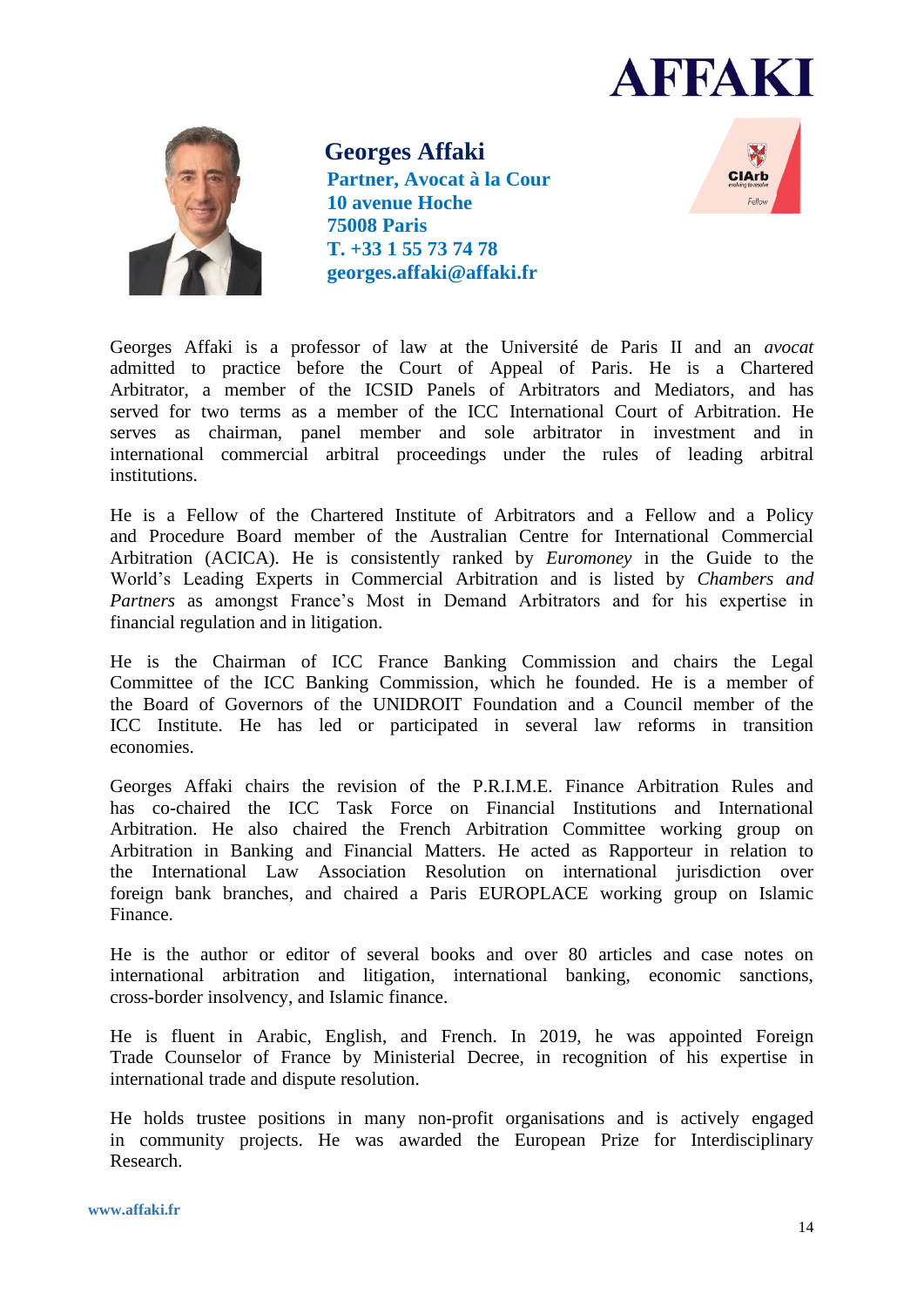



#### <span id="page-14-0"></span>**Khrystyna Kostiushko**

**Associate, Avocat à la Cour 10 avenue Hoche 75008 Paris T. +33 1 55 73 74 78 khrystyna.kostiushko@affaki.fr**

Khrystyna Kostiushko is an *avocat* admitted to the Paris Bar and to the Kyiv Regional Bar. Her practice focuses on international dispute resolution.

Khrystyna is a graduate of the Geneva LL.M. in International Dispute Settlement (MIDS). She also holds a Master's degree in International Private Law and a Bachelor's degree in International Law with honours from the Institute of International Relations of Taras Shevchenko National University of Kyiv.

Having worked as an associate in French and Ukrainian law firms prior to joining AFFAKI, Khrystyna has represented clients in arbitration proceedings under the auspices of various arbitral institutions and rules (including ICC, LCIA, ICSID, UNCITRAL, GAFTA, and FOSFA). She also has experience in appearing before courts in cases relating to the enforcement of foreign arbitral awards.

Khrystyna is recognised in the first edition of "Best Lawyers: Ones to Watch in France 2022" for work in international arbitration.

Khrystyna is fluent in English, French, Ukrainian, and Russian.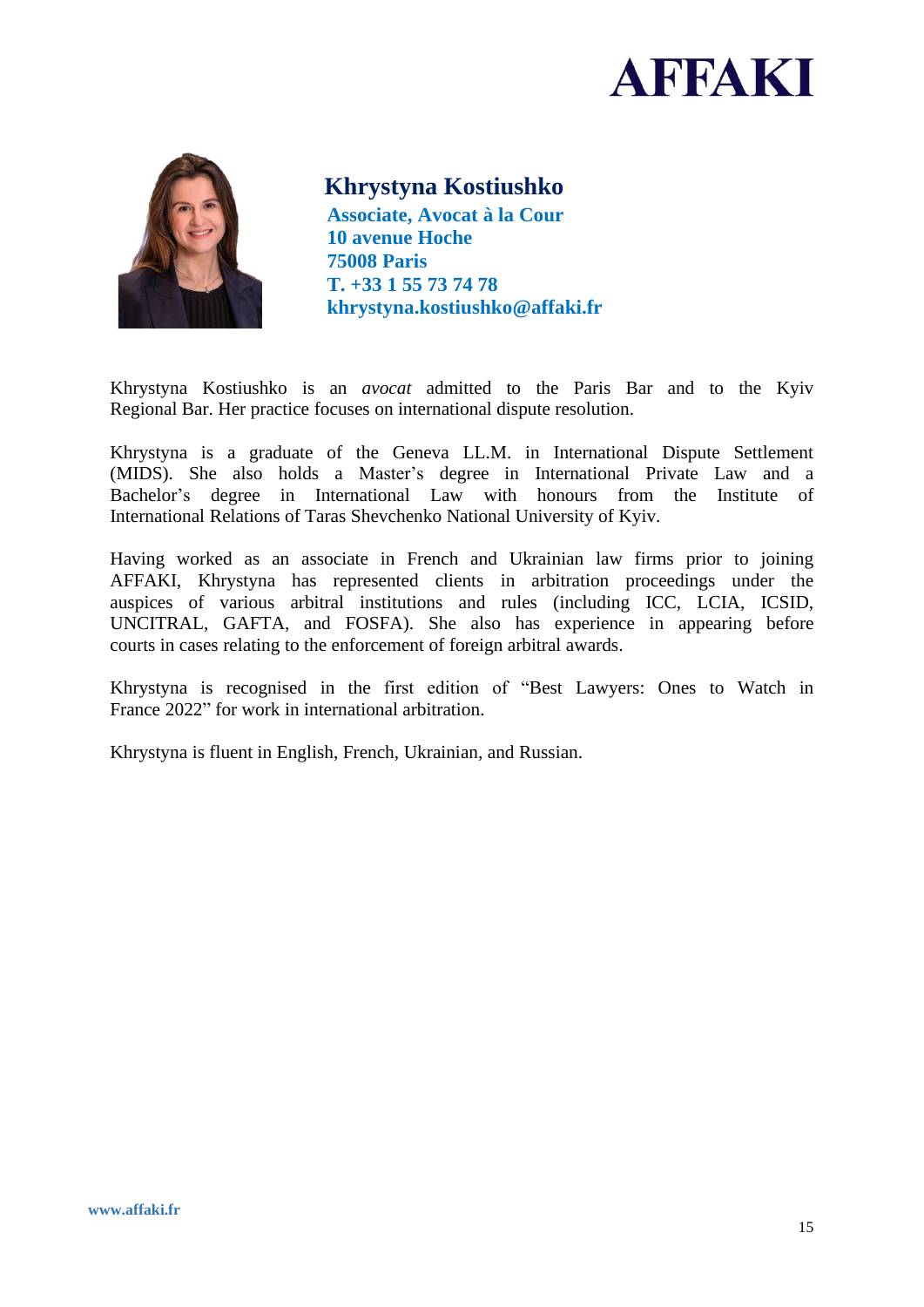

## <span id="page-15-0"></span>**What They Say About Us**

- ➢ "*Georges Affaki is brilliant, very knowledgeable and humble at the same time.*" **Chambers and Partners, Dispute Resolution: Financial Services Regulation – France.**
- ➢ "Georges Affaki is noted for his banking expertise, with one source saying: "He has a strong command of various fields of law such as banking, finance and sanctions."" **Chambers and Partners, International Arbitration: Arbitrators - France.**
- ➢ "*Georges Affaki is very impressive, highly organised, very efficient and very rigorous*."

**Chambers and Partners, International Arbitration: Arbitrators - France.**

- ➢ "*Georges Affaki of AFFAKI is* 'an excellent lawyer, extremely committed to his clients and with unrivalled expertise in international bank guarantees,' *according to sources. He remains a popular choice for arbitrations seated in the Middle East.*" **Chambers and Partners, International Arbitration: Arbitrators – France.**
- ➢ *"Georges Affaki of AFFAKI acts as an arbitrator and is noted for his banking expertise and knowledge of Middle Eastern jurisdictions. Sources say:* "He is organised, well prepared and knowledgeable about the ICC rules and procedures."" **Chambers and Partners, International Arbitration: Arbitrators – France.**
- ➢ "*Georges Affaki of AFFAKI acts for a number of international banks and financial institutions on contentious and non-contentious regulatory mandates. Sources praise his* 'team-working skills' *as well as his* 'international exposure.'" **Chambers and Partners, Banking & Finance: Financial Services Regulation – France**
- ➢ "*Dr. Georges Affaki is an incontestable authority in his field*." **The Co-Chair of the 2nd Dutch Arbitration Day, introducing Georges Affaki as Chairman of the Panel on Financial Services Arbitration, Amsterdam.**
- ➢ "*Dr. Georges Affaki is one of the world's foremost experts on bank guarantees, the author of the leading textbook on the URDG, and an acknowledged international arbitrator and expert.*"

**Anette Stavem Høgmoen, Chair of the Norwegian ICC Banking Commission, introducing Georges Affaki as the main speaker at the Oslo Conference.**

- ➢ "*Georges Affaki is highly regarded for his financial services regulation practice, within which he is frequently seen on multi-jurisdictional matters. Clients appreciate that* 'he uses clear, logical steps to understand an issue from all angles before advising,' *adding that he is* 'detail-oriented and therefore capable of foreseeing areas of difficulty or challenges and address them proactively.'" **Chambers and Partners, Banking and Finance: Financial Services Regulation – France.**
- ➢ "*Georges Affaki, an expert in both fields, has contributed the most to the rapprochement of banking and arbitration.*" **The Chairman of** *Le Café des Arbitres***, introducing Georges Affaki as speaker.**